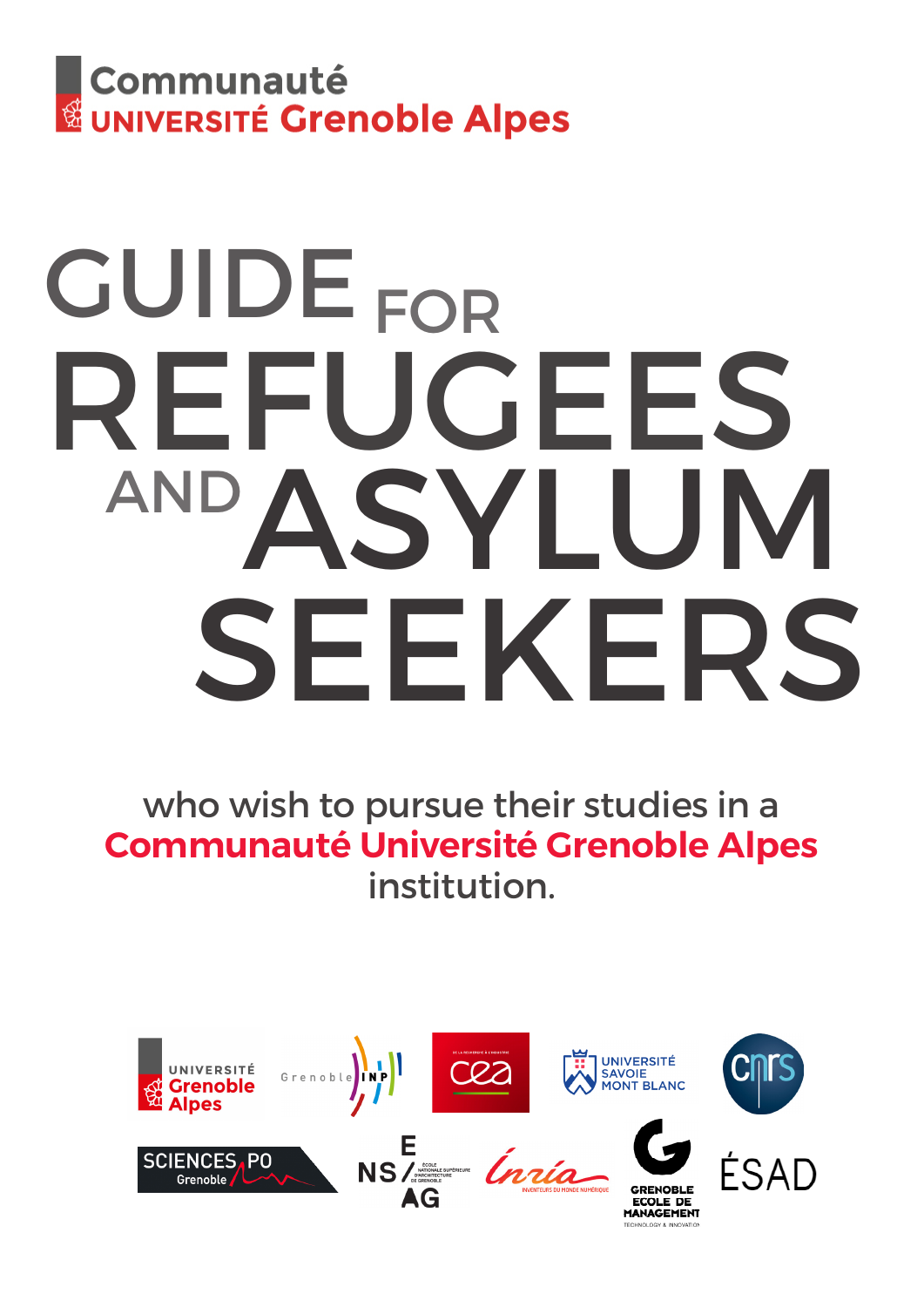# TABLE OF CONTENTS

- 1. Welcoming student/researcher asylum seekers or refugees living in France
- 2. Assessing your level of French
- 3. Learning French in Grenoble
- 4. Pursuing a degree at the Communauté Université Grenoble Alpes
- 5. Your rights within the Communauté Université Grenoble Alpes
- 6. Scholarship/housing application
- 7. Useful information

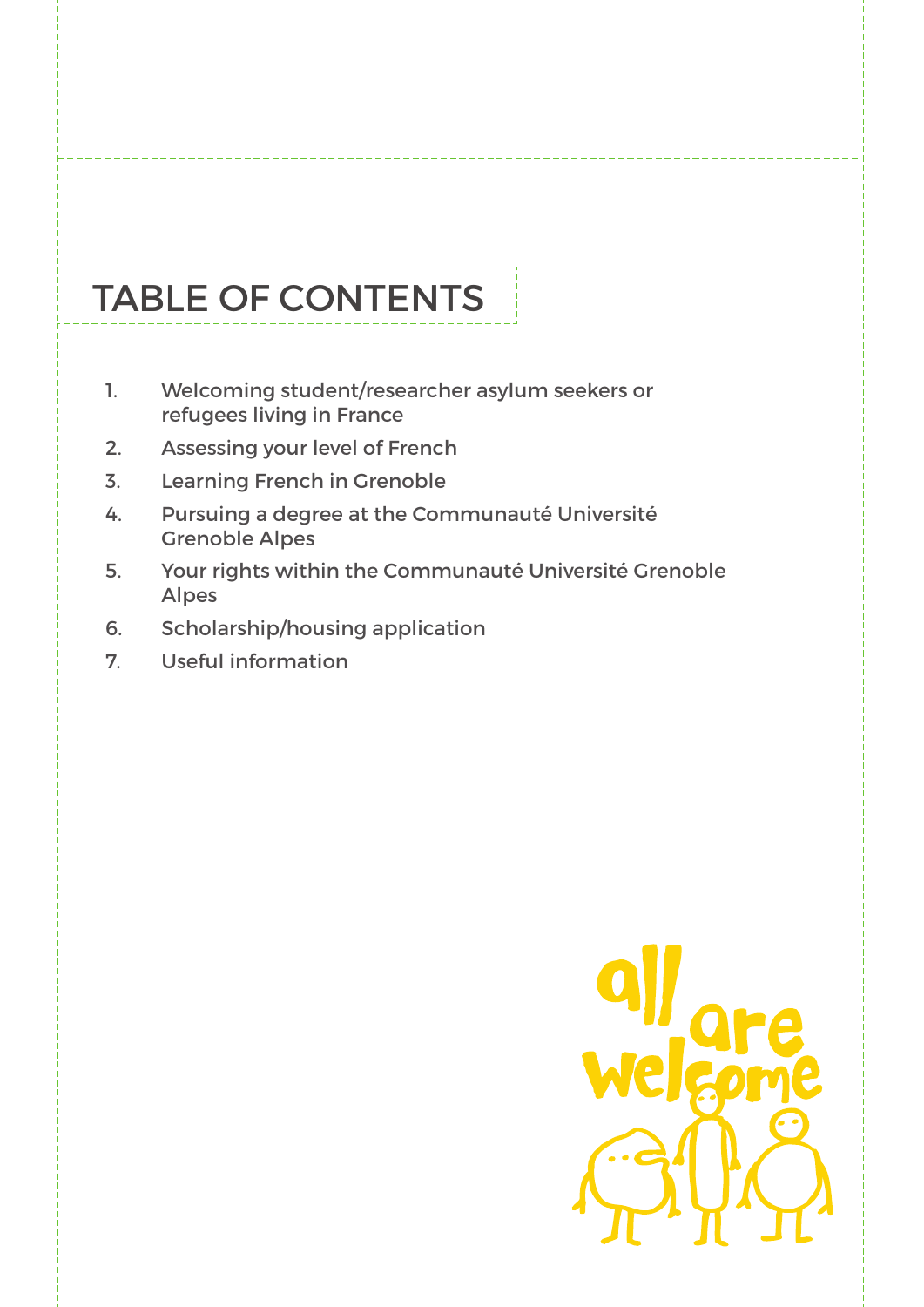## 1. WELCOMING STUDENT & RESEARCHER **ASYLUM SEEKERS** OR **REFUGEES** LIVING IN FRANCE



- A. Learning French
- B. Pursuing university studies
- C. Applying for student housing

#### <u>San dia mandritry ny taona 2008–2014.</u><br>Ny INSEE dia mampiasa ny kaodim-paositra 201469.

Required Documents

• Proof of current asylum application or of valid residence permit

, part part part part p

- High school or university degree (with a certified translation)
- French language diploma (B2 and higher) or an English language diploma required for certain programs
- Cover letter indicating the specific program and institution of the application, and explaining your education and career plans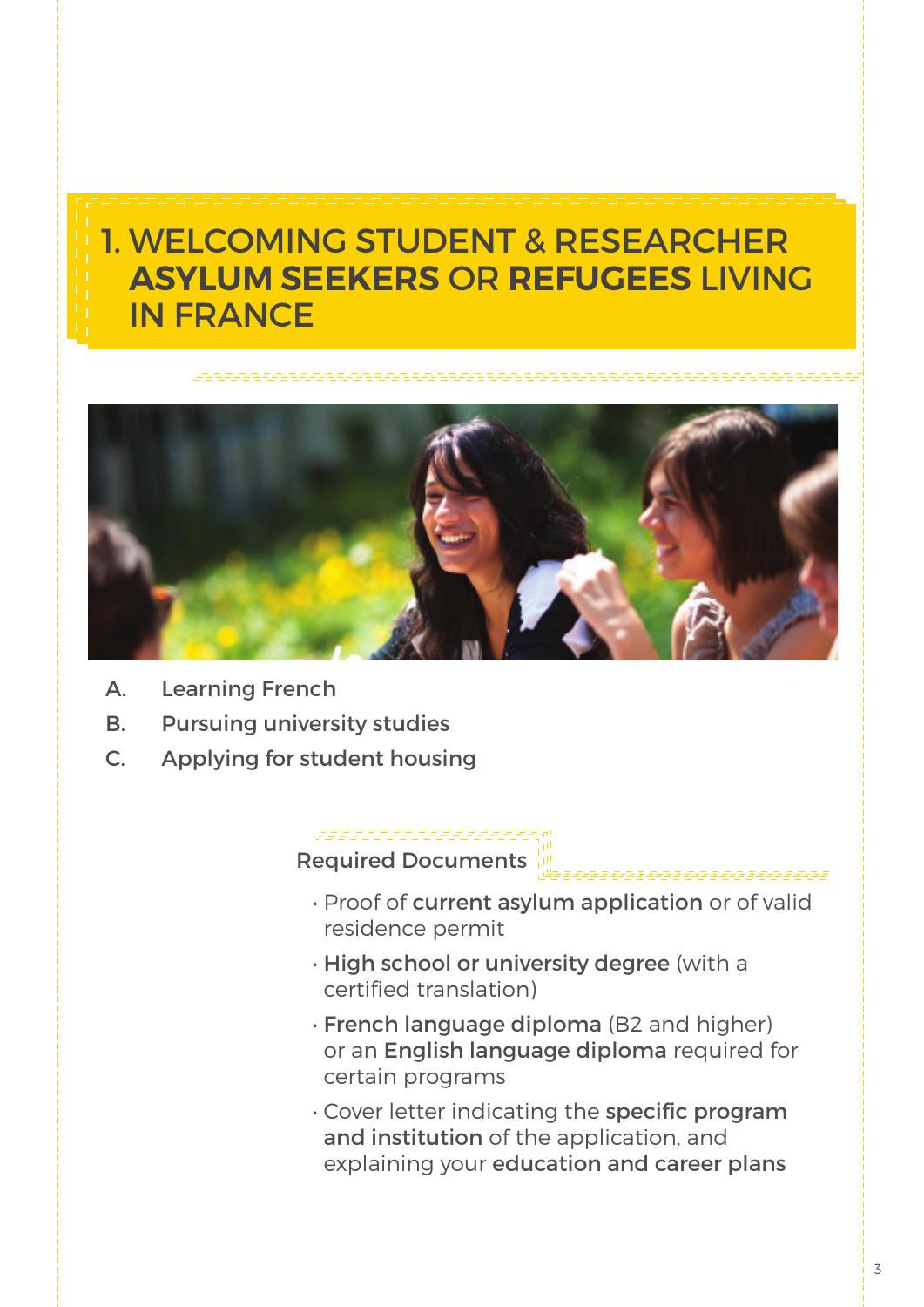## 2. ASSESSING YOUR LEVEL OF FRENCH

#### 



**Beginner** (no knowledge of the French language, A1 level)

**Intermediate**

(A2 level validated by a CUEF language proficiency test)

**Advanced**

(validated B1/B2 level)

**Proficient** (validated B2/C1 level)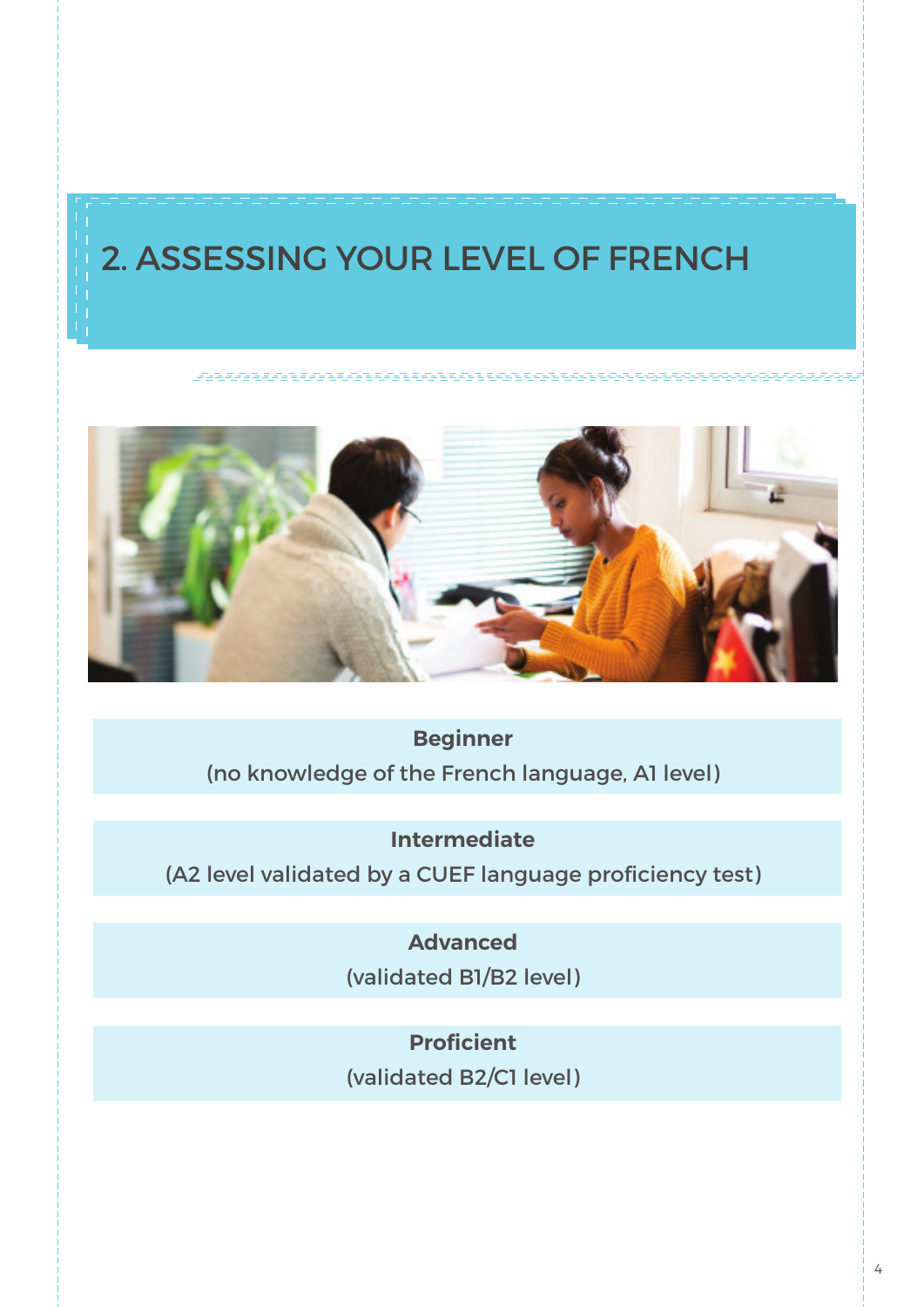## **3. LEARNING FRENCH IN GRENOBLE**

1949 - POLITIK MARKATAN SERIPAKAN SERIPA

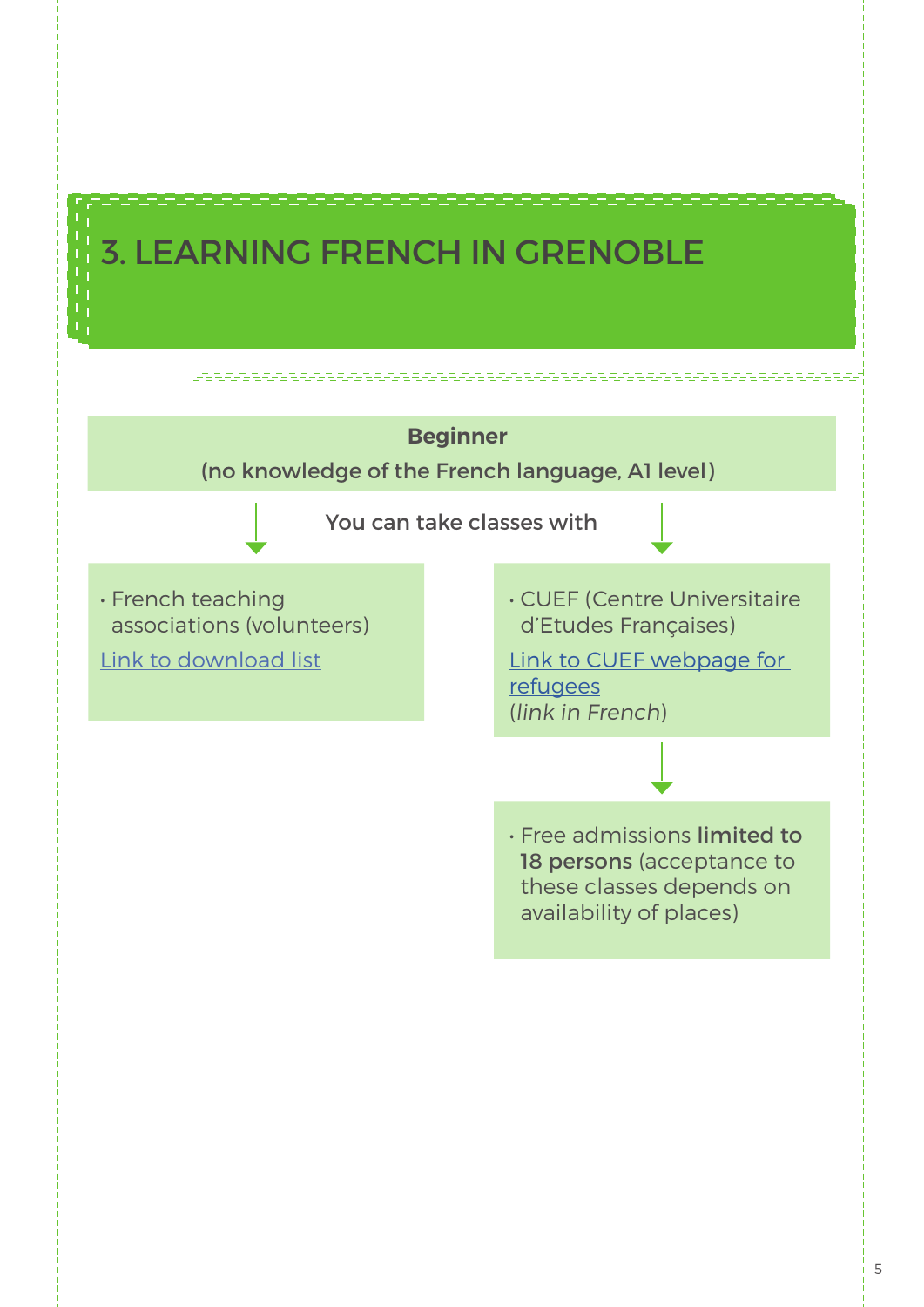## 3. LEARNING FRENCH IN GRENOBLE

<u>is in de la completa de la completa de la com</u>

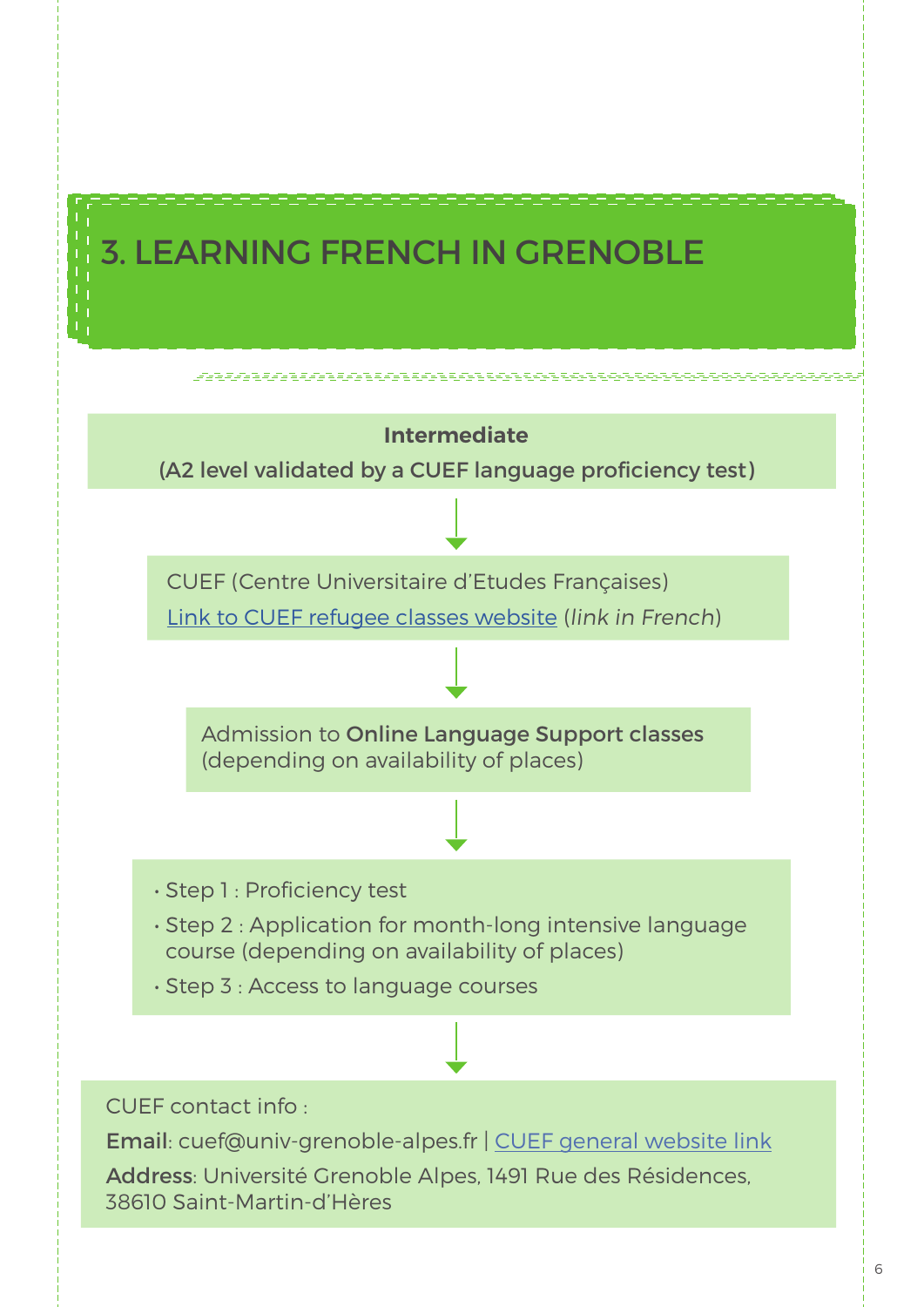## 3. LEARNING FRENCH IN GRENOBLE

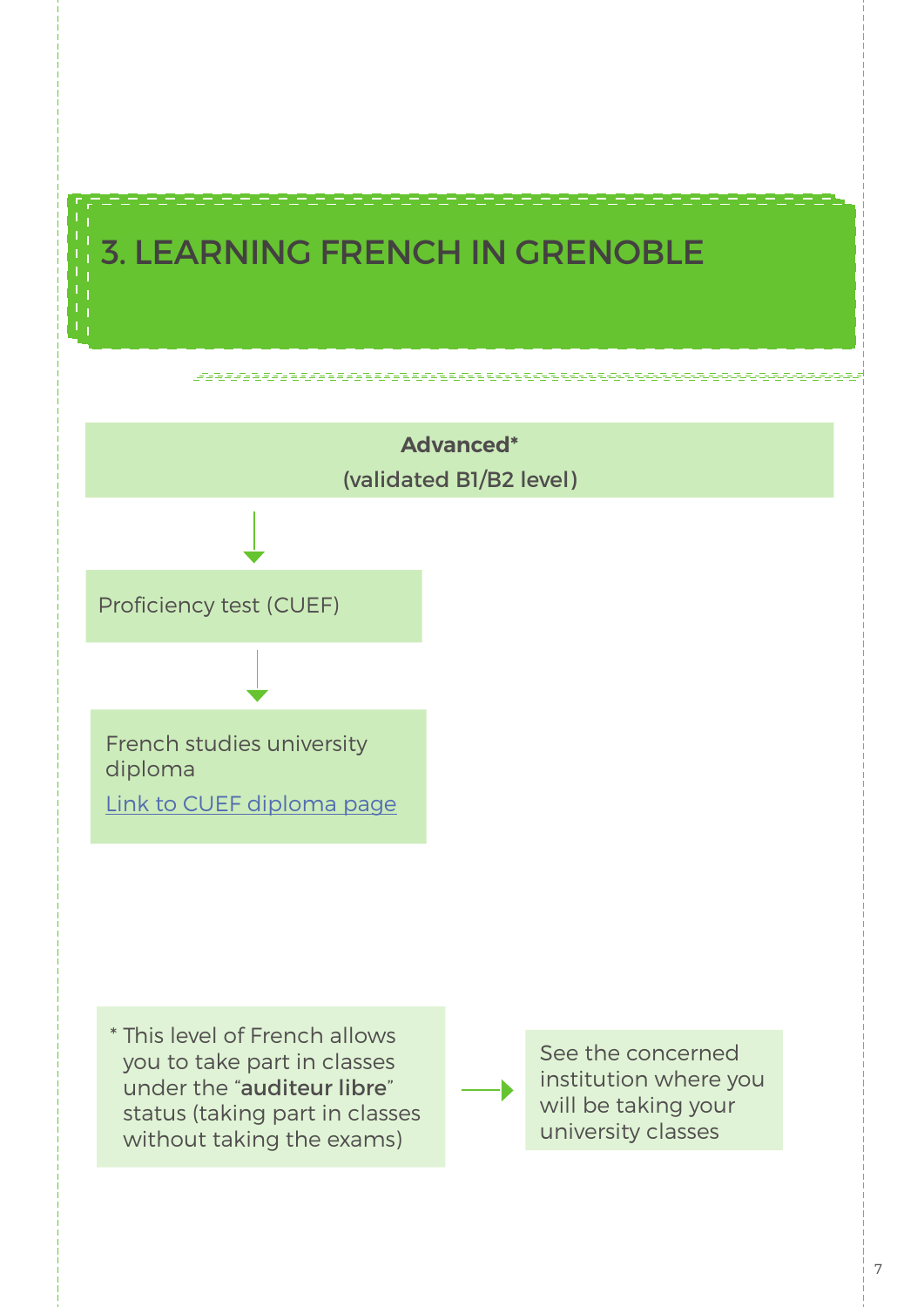### **Proficient**

#### (validated B2/C1 level)

### List of institutions and contacts:

- Collège doctoral (PhD) [CD website](https://doctorat.univ-grenoble-alpes.fr/en/) email: college.doctoral@univ-grenoble-alpes.fr
- Ecole Nationale Supérieure d'Architecture de Grenoble (ENSAG) Architecture and design [ENSAG website](http://www.grenoble.archi.fr/etudes/panorama-general-etudes.php) email: resome.ensag@gmail.com; mollion.c@grenoble.archi.fr; carole.gaudry@grenoble.archi.fr
- Grenoble Ecole de Management (GEM) Management of technology and innovation, entrepreneurship [GEM website](http://www.grenoble-em.com/) email: refugee.scholar@grenoble-em.com
- Grenoble INP Institute of Engineering [Link to list of courses available in English](http://www.grenoble-inp.fr/courses/grenoble-institute-of-technology-courses-in-english-26990.kjsp ) email: international.office@grenoble-inp.fr
- Ecole Supérieure d'Art et Design (ESAD) Art and Design [ESAD website](http://www.esad-gv.fr/fr/) email: grenoble@esad-gv.fr; valence@esad-gv.fr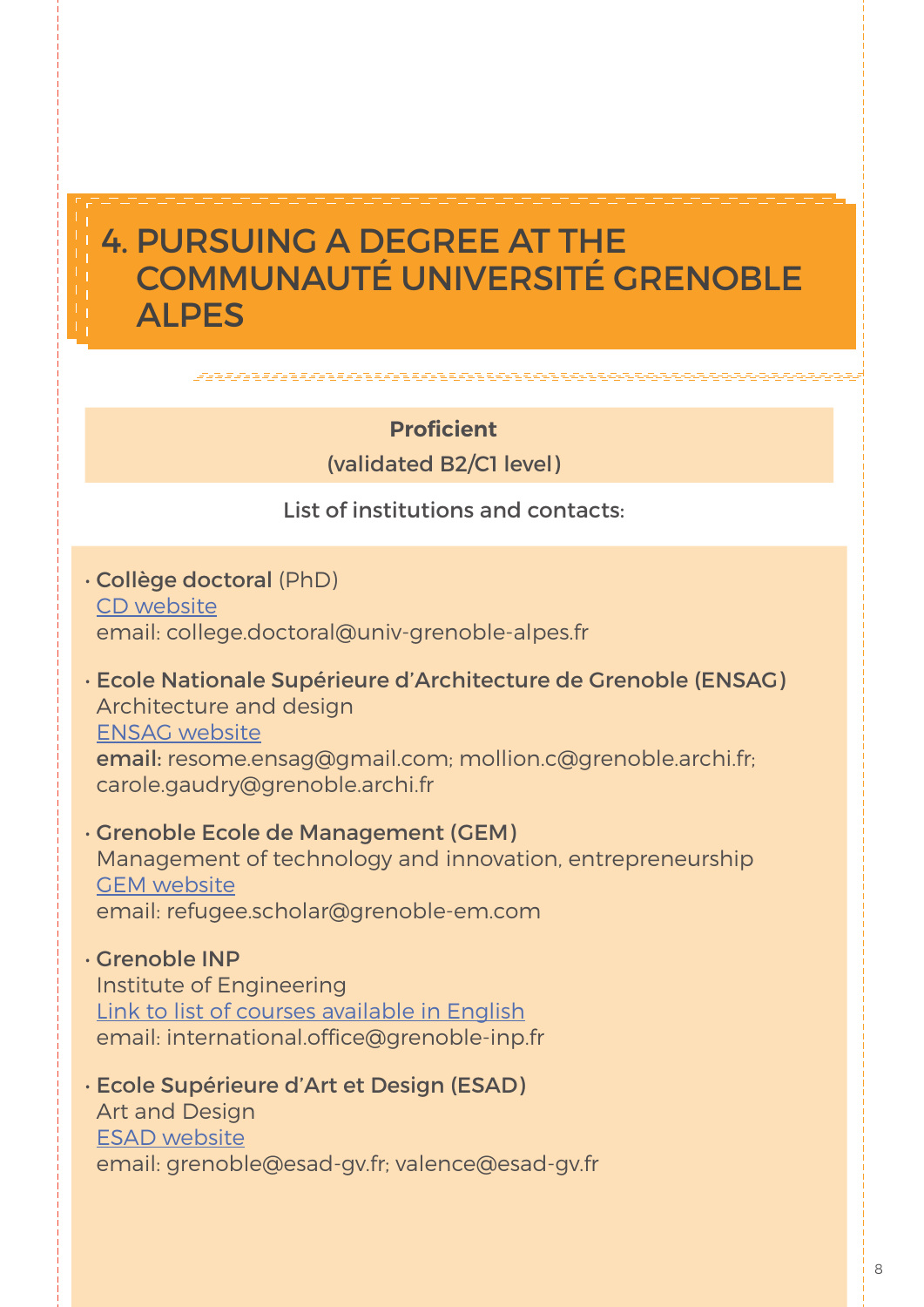#### 

### **Proficient**

(validated B2/C1 level)

List of institutions and contacts (continued):

• Sciences Po Grenoble (IEPG) Political science [Sciences Po webs](http://www.sciencespo-grenoble.fr/formations/entrer-a-sciencespo/)ite link email: incomingmobility@sciencespo-grenoble.fr

• Université Grenoble Alpes (UGA) Arts, Literature, Linguistics; Law, Economy, Management; Human and Social Sciences; Sciences, Technology, Health [UGA website link](http://www.univ-grenoble-alpes.fr/)

email: migrants-exile@univ-grenoble-alpes.fr

• Université Savoie Mont Blanc (USMB) Science, engineering sciences, technology, languages, literature, arts, human and social sciences [USMB website link](https://www.univ-smb.fr/) email: incoming.students@univ.smb.fr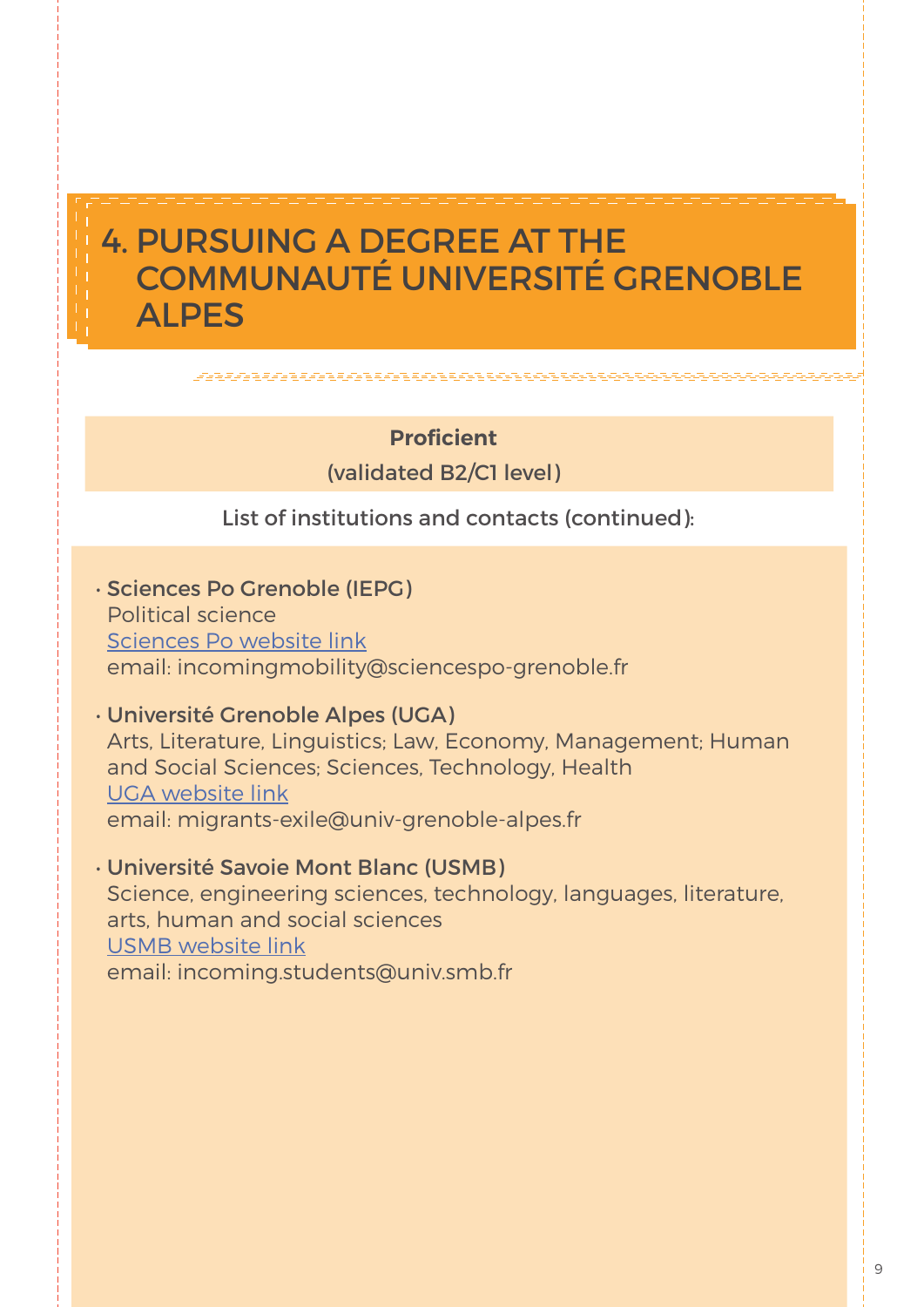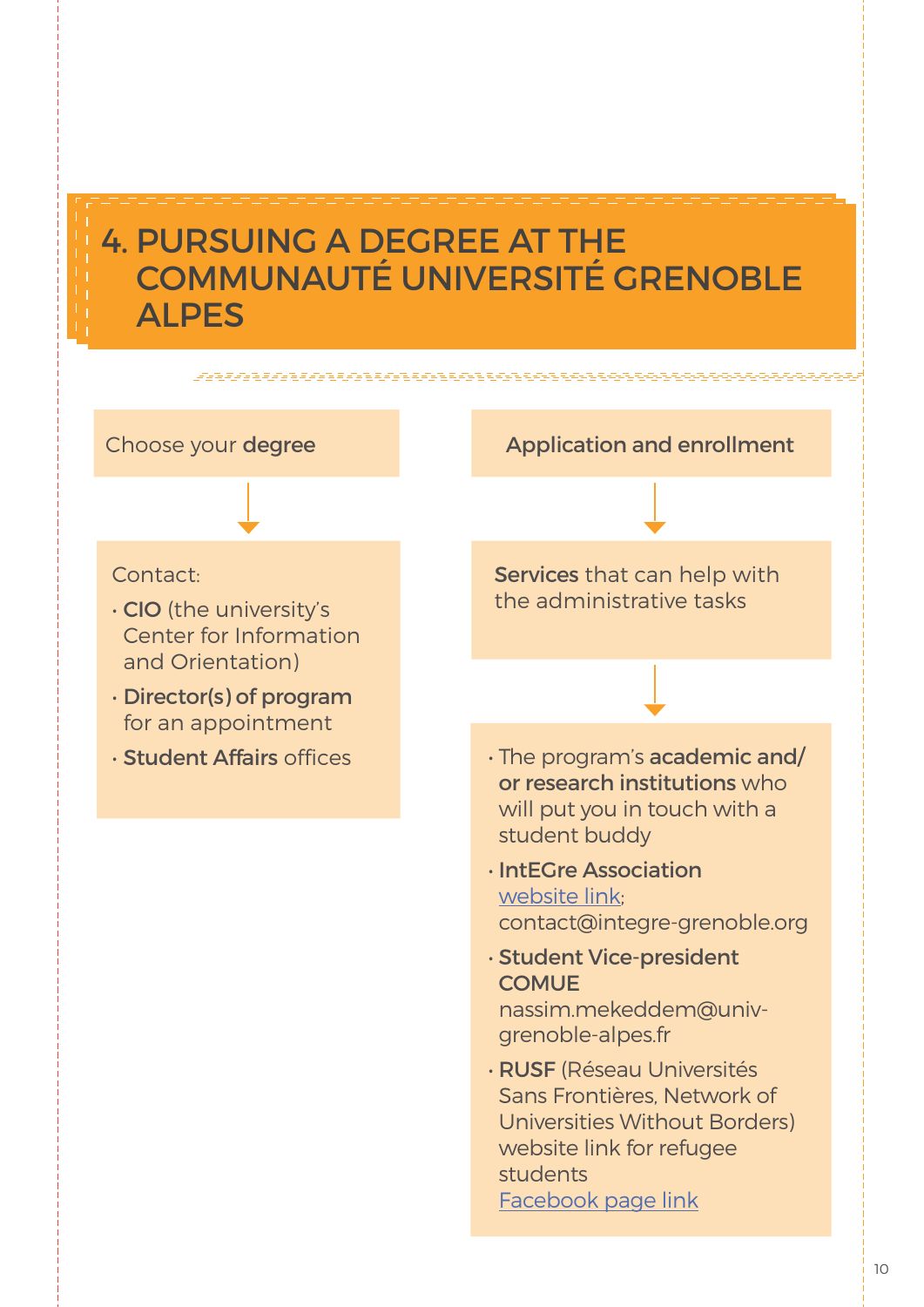<u> 1981 - Fan Bandarík erkur erkur erkur erk</u>

Approval of application / Application application process

#### To apply for a degree:

- All requests must be made through a formal application and must respect the specified deadlines
- It is highly recommended to be interviewed by the director of studies before closing the application. This will allow the director to evaluate the applicant's education level, especially in the absence of a copy of diplomas/certificates
- For applications to a final year bachelor's degree or a 1st or 2nd year Master's degree, the applicant MAY be enrolled in level inferior to his/her original diploma.

Beginning of school year (September) During the academic year • Taking part in a program as an "auditeur libre" gives you the possibility to apply for that program the following year

Application for a program :

- Applications generally take place in September. If the admission is accepted, the student will receive an authorization receipt and an enrollment appointment.
- Documents necessary for enrollment include (but are not limited to):
	- 1. Justification of level of education (thesis, internship report, group project, degree program, etc.)
- 2. Identity papers: receipt of asylum application, residence permit, etc.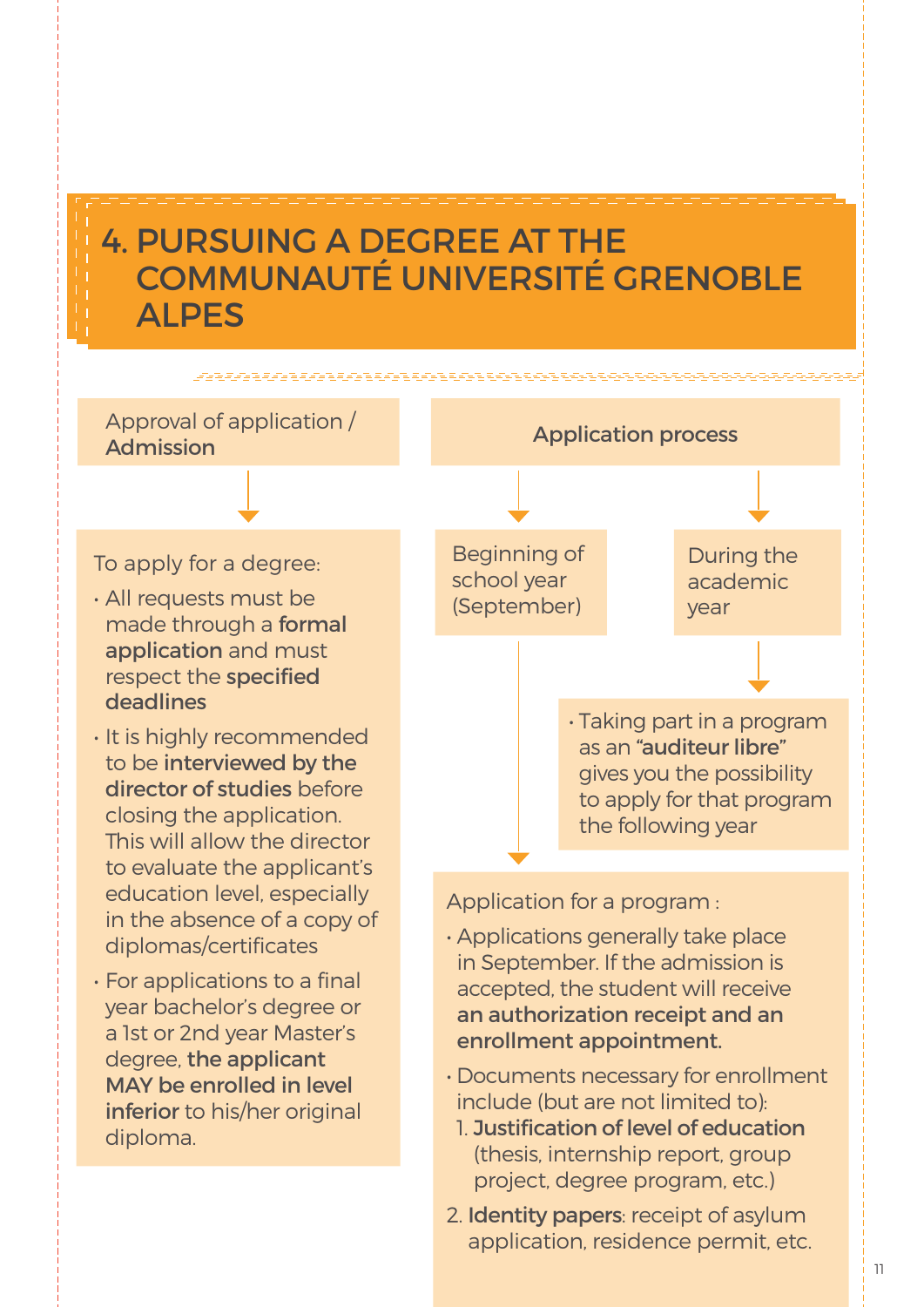

Orientation Service help with:

- Welcome and advising students on their programs
- Defining higher education project
- Recommending an interview directly with the director of studies
- Guiding students in the specific application process. This step is very important because:
	- 1. The application process is OBLIGATORY, even if the applicant does not have all required documents.
	- 2. The cover letter must clearly specify if the applicant is a refugee or an asylum seeker, and the degree level requested (L2, L3, M1, M2).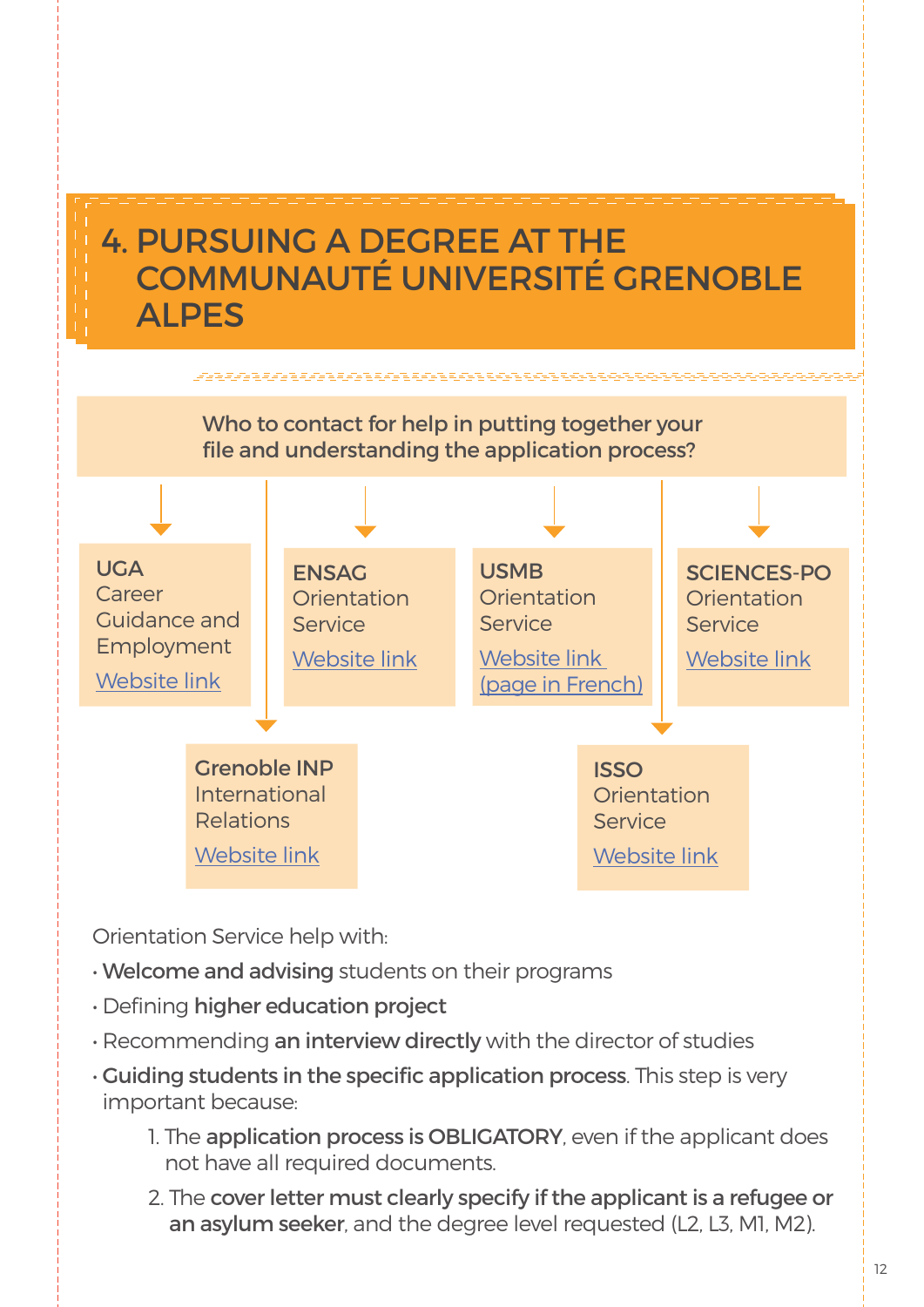## 5. YOUR RIGHTS WITHIN THE COMMUNAUTÉ UNIVERSITÉ GRENOBLE ALPES

## Advanced or proficient level of French

Degree/diploma course: Exemption from tuition fees

- Beginner or intermediate level of French
- Arrival during the academic year
- Participation in classes without earning a degree/ diploma

"Auditeur libre" status

Subject to authorization by the head of program/ diploma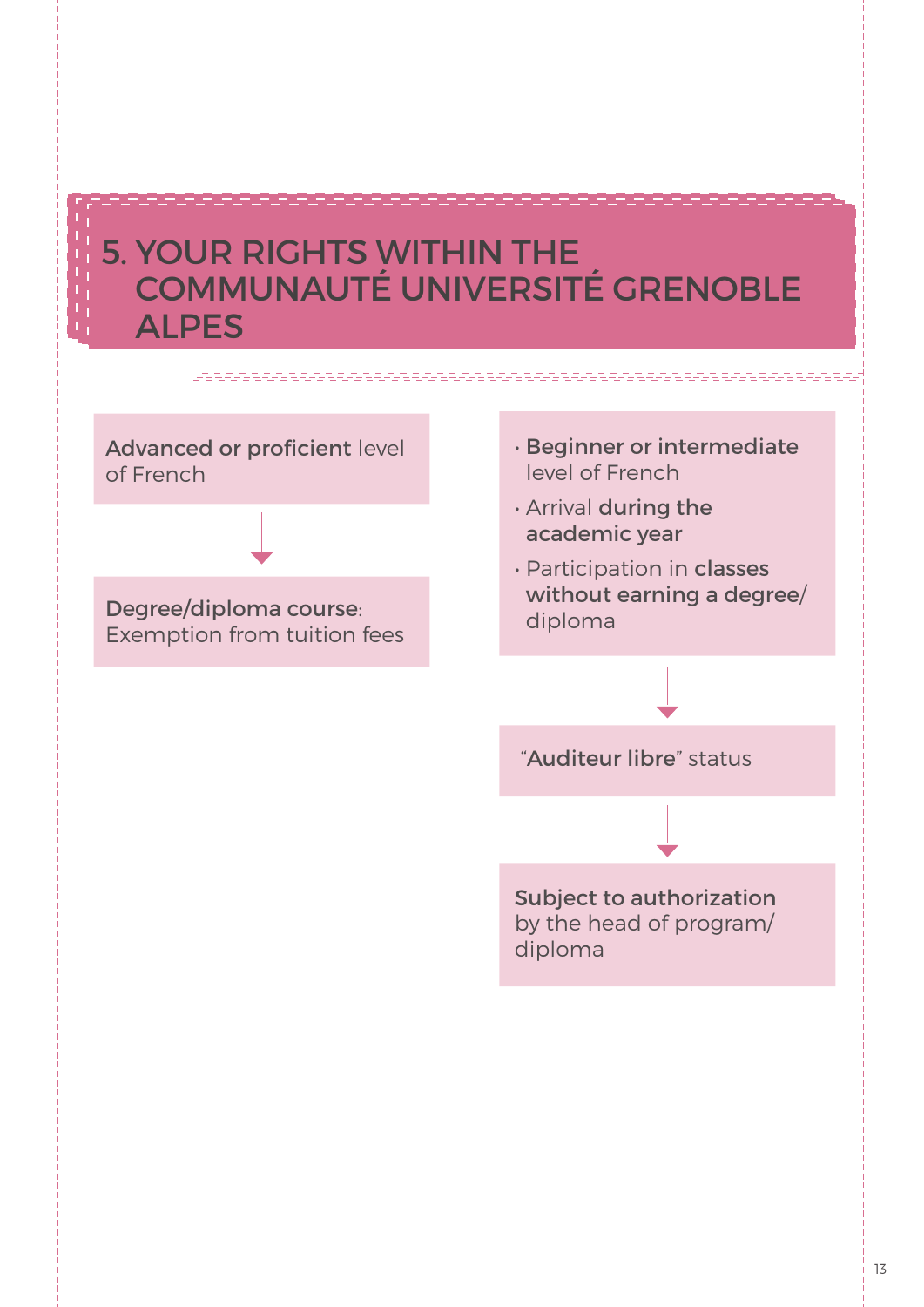## 6. SCHOLARSHIP/HOUSING APPLICATION

u poznatelju poznat